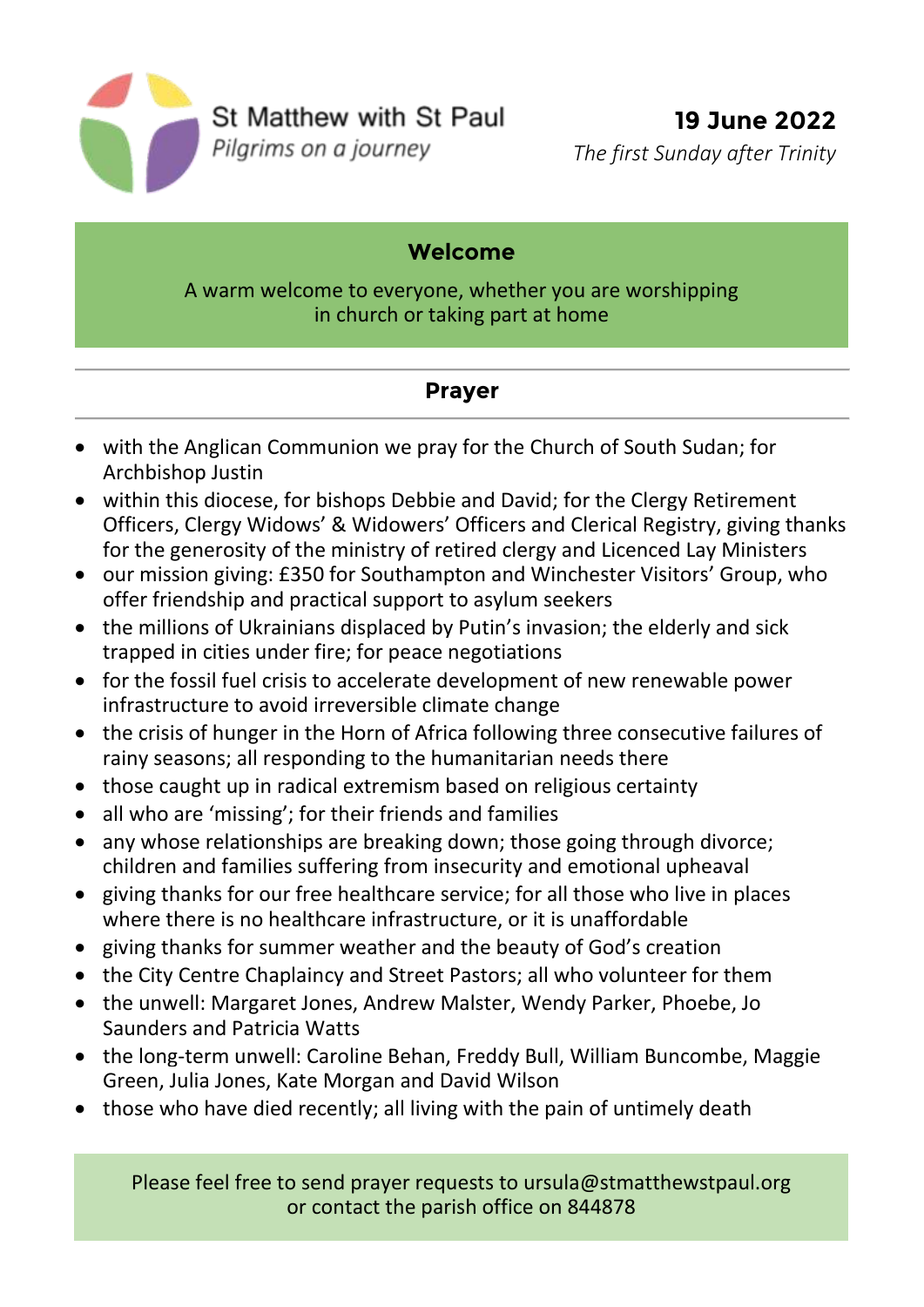# **Services for 19 June**

| 9.30 am<br>St Paul's            | Parish Eucharist (live-streamed)                                                                                                                                                                                                                                                                             |  |
|---------------------------------|--------------------------------------------------------------------------------------------------------------------------------------------------------------------------------------------------------------------------------------------------------------------------------------------------------------|--|
|                                 | Stand                                                                                                                                                                                                                                                                                                        |  |
| Processional<br>hymn            | 617 Stand up, stand up for Jesus                                                                                                                                                                                                                                                                             |  |
|                                 | Sit                                                                                                                                                                                                                                                                                                          |  |
| <b>Storytime and</b><br>song    | Children come and sit by the dais steps<br>After the song they go to their group. Please stand                                                                                                                                                                                                               |  |
| The gathering                   | In the name of the Father,<br>and of the Son,<br>and of the Holy Spirit.<br>Amen.                                                                                                                                                                                                                            |  |
| <b>Greeting</b>                 | Grace, mercy and peace<br>from God our Father<br>and the Lord Jesus Christ be with you.<br>And also with you.                                                                                                                                                                                                |  |
| <b>Prayer of</b><br>preparation | Almighty God,<br>to whom all hearts are open,<br>all desires known,<br>and from whom no secrets are hidden:<br>cleanse the thoughts of our hearts<br>by the inspiration of your Holy Spirit,<br>that we may perfectly love you,<br>and worthily magnify your holy name;<br>through Christ our Lord.<br>Amen. |  |
| <b>Prayers of</b><br>penitence  | Jesus said:<br>before you offer your gift,<br>go and be reconciled.<br>As brothers and sisters in God's family,<br>we come together to ask our Father for forgiveness.                                                                                                                                       |  |
|                                 | Let us confess our sins.                                                                                                                                                                                                                                                                                     |  |
|                                 | Almighty God, our heavenly Father,<br>we have sinned against you<br>and against our neighbour<br>in thought and word and deed,<br>through negligence, through weakness,<br>through our own deliberate fault.                                                                                                 |  |

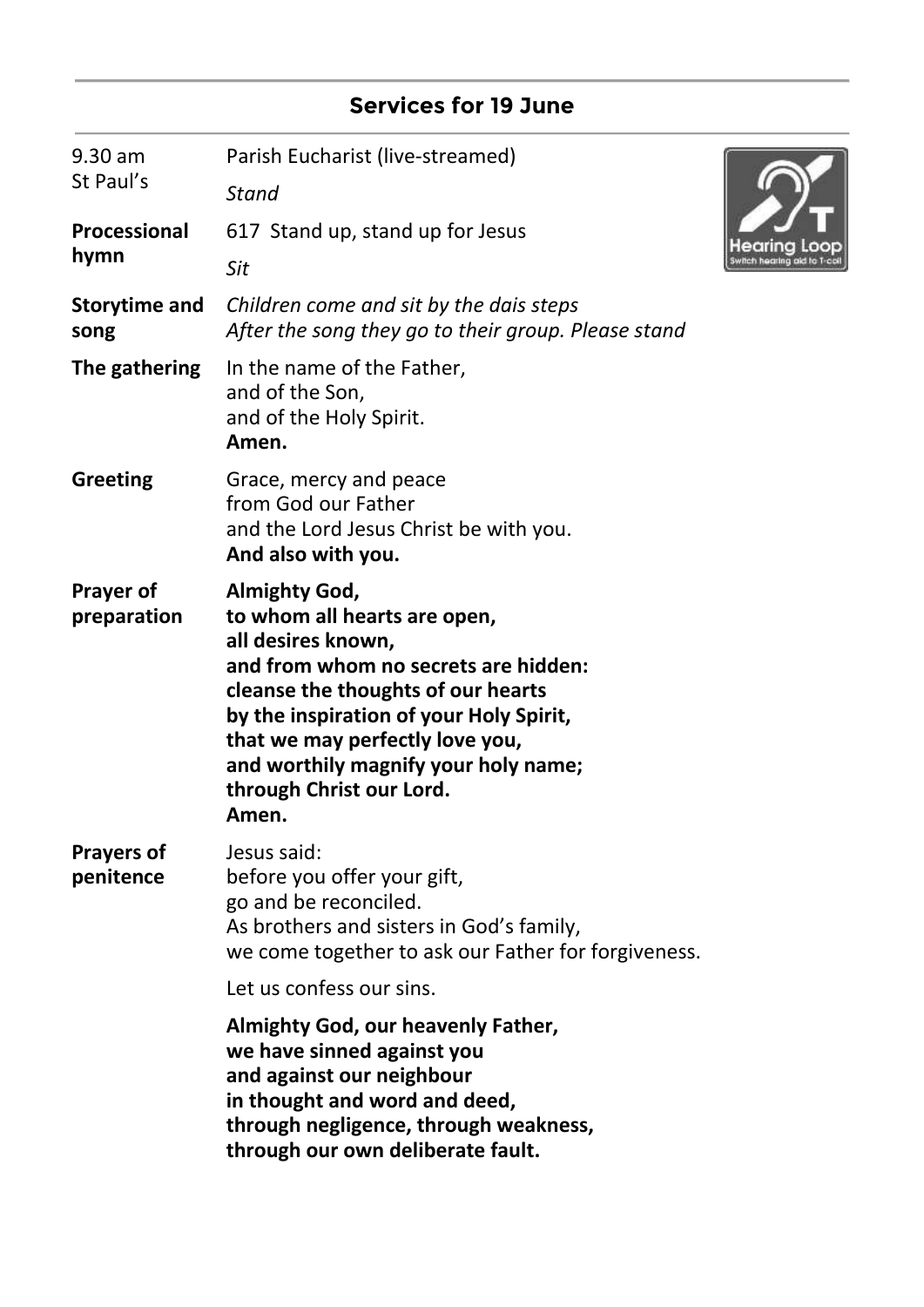|                  | We are truly sorry<br>and repent of all our sins.<br>For the sake of your Son Jesus Christ,<br>who died for us,<br>forgive us all that is past<br>and grant that we may serve you in newness of life<br>to the glory of your name.<br>Amen.                |
|------------------|------------------------------------------------------------------------------------------------------------------------------------------------------------------------------------------------------------------------------------------------------------|
|                  | <b>Almighty God</b><br>who forgives all who truly repent,<br>have mercy upon you,<br>pardon and deliver you from all your sins,<br>confirm and strengthen you in all goodness,<br>and keep you in life eternal,<br>through Jesus Christ our Lord.<br>Amen. |
| Gloria<br>(sung) | Glory, glory to God,<br>glory to God in the highest;<br>peace to his people on earth,<br>peace to his people on earth.                                                                                                                                     |
|                  | Lord God, heavenly King,<br>almighty God and Father,<br>we worship you, we give you thanks,<br>we praise you for your glory.                                                                                                                               |
|                  | Glory, glory to God,<br>glory to God in the highest;<br>peace to his people on earth,<br>peace to his people on earth.                                                                                                                                     |
|                  | Lord Jesus Christ, only Son of the Father,<br>Lord God, Lamb of God,<br>you take away the sin of the world:<br>have mercy on us;<br>you are seated at the right hand of the Father:<br>receive our prayer, receive our prayer, receive our prayer.         |
|                  | You alone are the Holy One,<br>you alone are the Lord, you alone are the Lord,<br>you alone are the most high, Jesus Christ,<br>with the Holy Spirit,<br>in the glory, the glory, the glory of God the Father.<br>Amen, amen, amen, amen, amen, amen.      |
|                  |                                                                                                                                                                                                                                                            |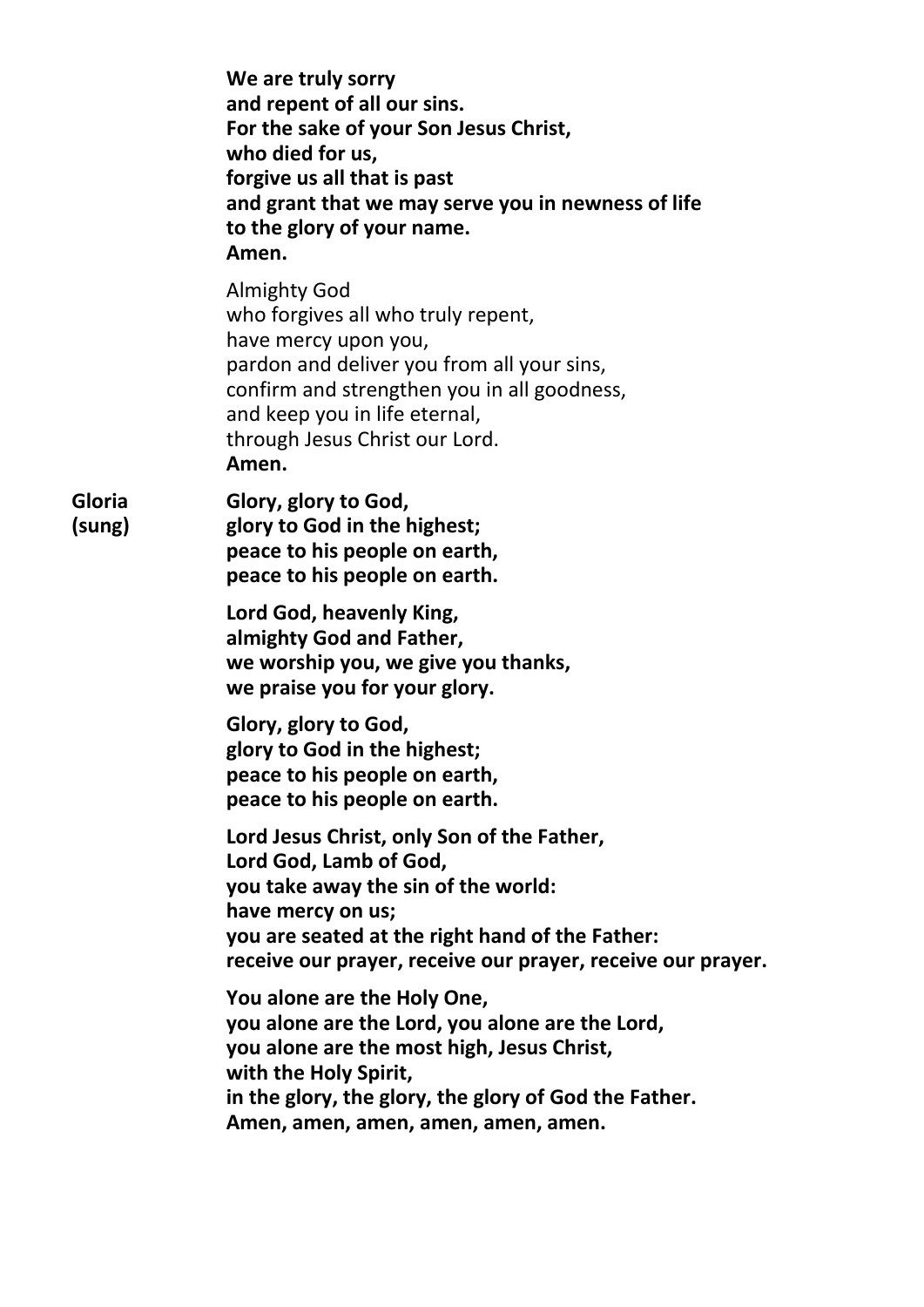| <b>Collect</b> | O God,<br>whose Son, our Messiah and Lord,<br>did not turn aside from the path of suffering<br>nor spare his disciples the prospect of rejection,<br>pour out your Spirit upon this assembly,<br>that we may abandon the security of the easy way<br>and follow in Christ's footsteps<br>towards the cross and true life.<br>Grant this through our Lord Jesus Christ, your Son.<br>Amen.                                                                                                                                                                                                                                                                                                                                                                                                                                                                                                                                                                                                                                                                                                                                                                                                                                                                  |
|----------------|------------------------------------------------------------------------------------------------------------------------------------------------------------------------------------------------------------------------------------------------------------------------------------------------------------------------------------------------------------------------------------------------------------------------------------------------------------------------------------------------------------------------------------------------------------------------------------------------------------------------------------------------------------------------------------------------------------------------------------------------------------------------------------------------------------------------------------------------------------------------------------------------------------------------------------------------------------------------------------------------------------------------------------------------------------------------------------------------------------------------------------------------------------------------------------------------------------------------------------------------------------|
|                | Sit                                                                                                                                                                                                                                                                                                                                                                                                                                                                                                                                                                                                                                                                                                                                                                                                                                                                                                                                                                                                                                                                                                                                                                                                                                                        |
| Liturgy of the | A reading from the prophet Isaiah                                                                                                                                                                                                                                                                                                                                                                                                                                                                                                                                                                                                                                                                                                                                                                                                                                                                                                                                                                                                                                                                                                                                                                                                                          |
| word           | I was ready to be sought out by those who did not ask,<br>to be found by those who did not seek me.<br>I said, 'Here I am, here I am',<br>to a nation that did not call on my name.<br>I held out my hands all day long<br>to a rebellious people,<br>who walk in a way that is not good,<br>following their own devices;<br>a people who provoke me<br>to my face continually,<br>sacrificing in gardens<br>and offering incense on bricks;<br>who sit inside tombs,<br>and spend the night in secret places;<br>who eat swine's flesh,<br>with broth of abominable things in their vessels;<br>who say, 'Keep to yourself,<br>do not come near me, for I am too holy for you'.<br>These are a smoke in my nostrils,<br>a fire that burns all day long.<br>See, it is written before me:<br>I will not keep silent, but I will repay;<br>I will indeed repay into their laps<br>their iniquities and their ancestors' iniquities together,<br>says the Lord;<br>because they offered incense on the mountains<br>and reviled me on the hills,<br>I will measure into their laps<br>full payment for their actions.<br>Thus says the Lord:<br>As the wine is found in the cluster,<br>and they say, 'Do not destroy it,<br>for there is a blessing in it', |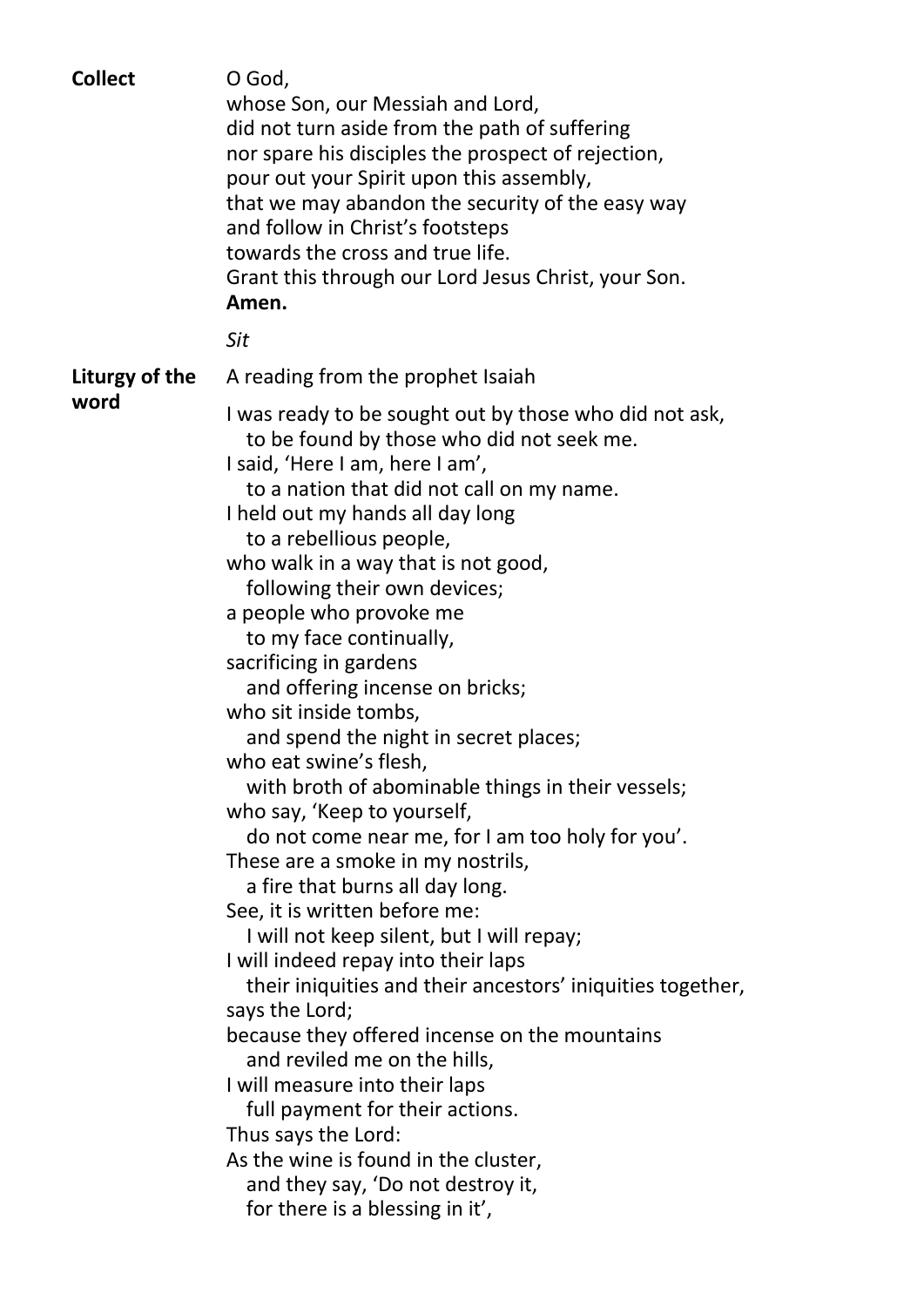|                          | so I will do for my servants' sake,<br>and not destroy them all.<br>I will bring forth descendants from Jacob,<br>and from Judah inheritors of my mountains;                                                                                                                                                                                                                                                                                                                                                                                                                                                                                                                                                                                                                                                                       |
|--------------------------|------------------------------------------------------------------------------------------------------------------------------------------------------------------------------------------------------------------------------------------------------------------------------------------------------------------------------------------------------------------------------------------------------------------------------------------------------------------------------------------------------------------------------------------------------------------------------------------------------------------------------------------------------------------------------------------------------------------------------------------------------------------------------------------------------------------------------------|
|                          | my chosen shall inherit it,<br>and my servants shall settle there.<br>Isaiah 65: 1–9 [p. 969]                                                                                                                                                                                                                                                                                                                                                                                                                                                                                                                                                                                                                                                                                                                                      |
|                          | For God's holy word,<br>thanks be to God.                                                                                                                                                                                                                                                                                                                                                                                                                                                                                                                                                                                                                                                                                                                                                                                          |
|                          | A reading from Paul's epistle to the Galatians                                                                                                                                                                                                                                                                                                                                                                                                                                                                                                                                                                                                                                                                                                                                                                                     |
|                          | Now before faith came, we were imprisoned and guarded under<br>the law until faith would be revealed. Therefore the law was our<br>disciplinarian until Christ came, so that we might be justified by<br>faith. But now that faith has come, we are no longer subject to a<br>disciplinarian, for in Christ Jesus you are all children of God through<br>faith. As many of you as were baptised into Christ have clothed<br>yourselves with Christ. There is no longer Jew or Greek, there is no<br>longer slave or free, there is no longer male and female; for all of<br>you are one in Christ Jesus. And if you belong to Christ, then you<br>are Abraham's offspring, heirs according to the promise.<br>Galatians 3: 23–29 [p. 971]                                                                                          |
|                          | For God's holy word,<br>thanks be to God.                                                                                                                                                                                                                                                                                                                                                                                                                                                                                                                                                                                                                                                                                                                                                                                          |
|                          | Stand                                                                                                                                                                                                                                                                                                                                                                                                                                                                                                                                                                                                                                                                                                                                                                                                                              |
| <b>Gradual hymn</b>      | 332 I, the Lord of sea and sky                                                                                                                                                                                                                                                                                                                                                                                                                                                                                                                                                                                                                                                                                                                                                                                                     |
| <b>Gospel</b><br>reading | Hear the gospel of our Lord Jesus Christ, according to Luke.<br>Glory to you, O Lord.                                                                                                                                                                                                                                                                                                                                                                                                                                                                                                                                                                                                                                                                                                                                              |
|                          | Then they arrived at the country of the Gerasenes, which is<br>opposite Galilee. As he stepped out on land, a man of the city who<br>had demons met him. For a long time he had worn no clothes, and<br>he did not live in a house but in the tombs. When he saw Jesus, he<br>fell down before him and shouted at the top of his voice, 'What<br>have you to do with me, Jesus, Son of the Most High God? I beg<br>you, do not torment me' – for Jesus had commanded the unclean<br>spirit to come out of the man. (For many times it had seized him; he<br>was kept under guard and bound with chains and shackles, but he<br>would break the bonds and be driven by the demon into the wilds.)<br>Jesus then asked him, 'What is your name?' He said, 'Legion'; for<br>many demons had entered him. They begged him not to order |

Now there on the hillside a large herd of swine was feeding; and the demons begged Jesus to let them enter these. So he gave them

them to go back into the abyss.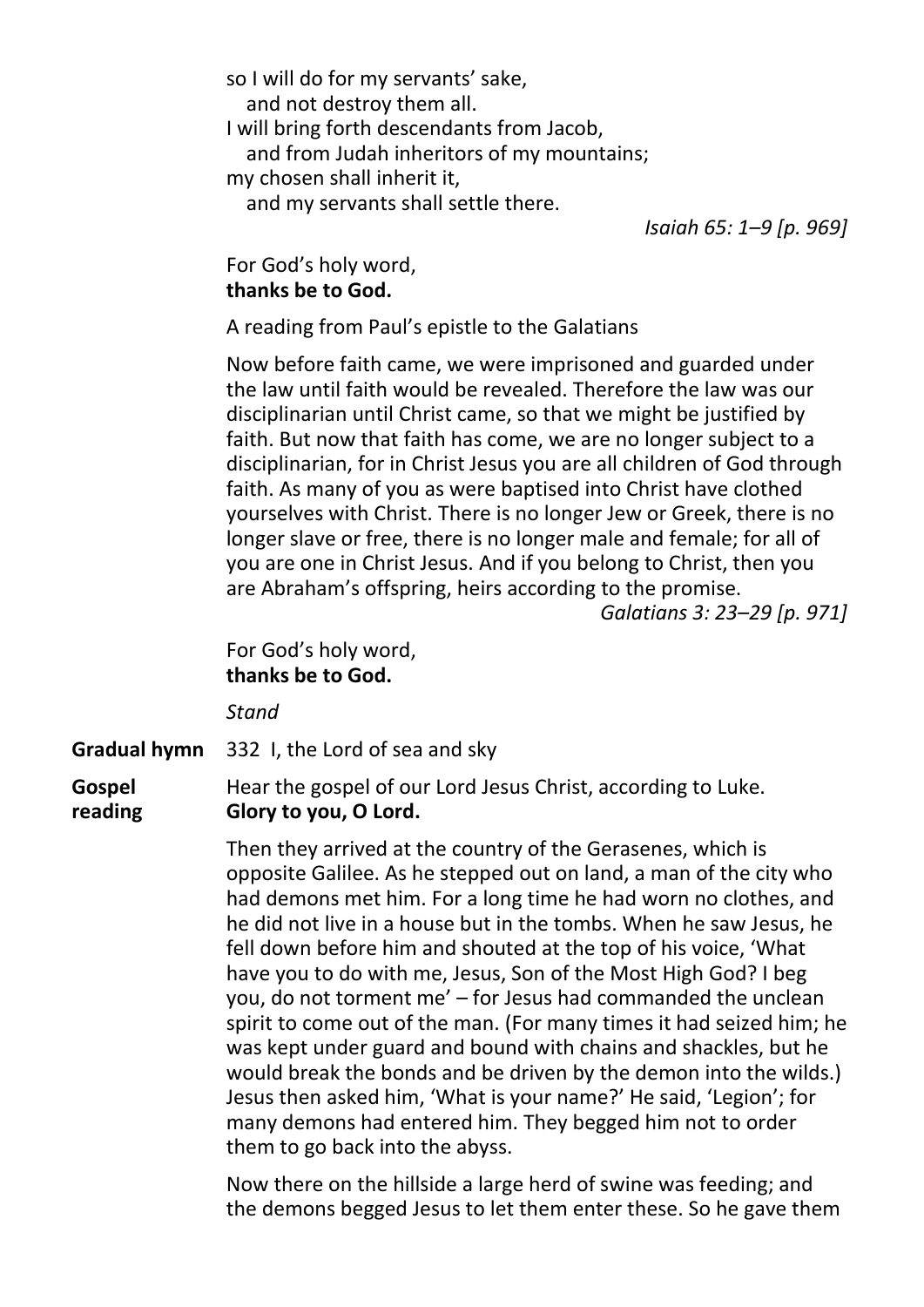permission. Then the demons came out of the man and entered the swine, and the herd rushed down the steep bank into the lake and was drowned.

When the swineherds saw what had happened, they ran off and told it in the city and in the country. Then people came out to see what had happened, and when they came to Jesus, they found the man from whom the demons had gone sitting at the feet of Jesus, clothed and in his right mind. And they were afraid. Those who had seen it told them how the one who had been possessed by demons had been healed. Then all the people of the surrounding country of the Gerasenes asked Jesus to leave them; for they were seized with great fear. So he got into the boat and returned. The man from whom the demons had gone begged that he might be with him; but Jesus sent him away, saying, 'Return to your home, and declare how much God has done for you.' So he went away, proclaiming throughout the city how much Jesus had done for him.

*Luke 8: 26–39 [p. 971]*

This is the gospel of the Lord. **Praise to you, O Christ.**

*Sit*

**Sermon** Revd Dr Jonathan Rowe

*After the sermon there will be two minutes' silence for reflection*

**Prayers** Let us pray for the Church and for the world, and let us thank God for God's goodness.

> Lord, hear us. **Lord, graciously hear us.**

Merciful Father, **accept these prayers for the sake of your Son, our Saviour Jesus Christ. Amen.**

*Stand*

**Nicene Creed** We believe in one God, **the Father, the Almighty, maker of heaven and earth, of all that is, seen and unseen.**

> **We believe in one Lord, Jesus Christ, the only Son of God, eternally begotten of the Father, God from God, Light from Light, true God from true God,**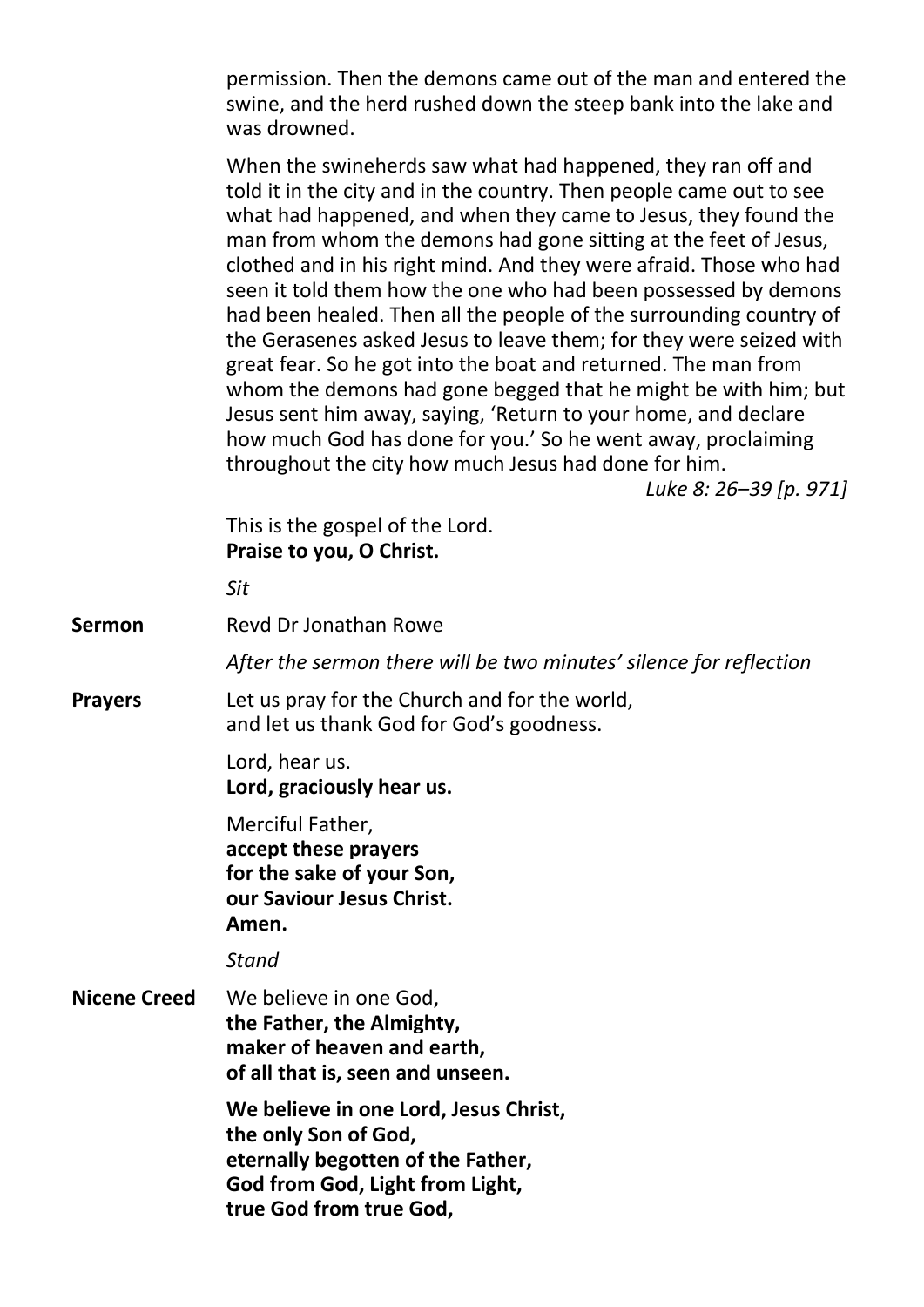|                              | begotten, not made,<br>of one Being with the Father;<br>through him all things were made.<br>For us and for our salvation he came down from heaven,<br>was incarnate from the Holy Spirit and the Virgin Mary<br>and was made man.<br>For our sake he was crucified under Pontius Pilate;<br>he suffered death and was buried.<br>On the third day he rose again<br>in accordance with the Scriptures;<br>he ascended into heaven<br>and is seated at the right hand of the Father.<br>He will come again in glory to judge the living and the dead,<br>and his kingdom will have no end. |
|------------------------------|-------------------------------------------------------------------------------------------------------------------------------------------------------------------------------------------------------------------------------------------------------------------------------------------------------------------------------------------------------------------------------------------------------------------------------------------------------------------------------------------------------------------------------------------------------------------------------------------|
|                              | We believe in the Holy Spirit,<br>the Lord, the giver of life,<br>who proceeds from the Father and the Son,<br>who with the Father and the Son is worshipped and glorified,<br>who has spoken through the prophets.                                                                                                                                                                                                                                                                                                                                                                       |
|                              | We believe in one holy catholic and apostolic Church.<br>We acknowledge one baptism for the forgiveness of sins.<br>We look for the resurrection of the dead,<br>and the life of the world to come.<br>Amen.                                                                                                                                                                                                                                                                                                                                                                              |
| Liturgy of the<br>sacrament  | Blessed are the peacemakers: they shall be called children of God.<br>We meet in the name of Christ and share his peace.                                                                                                                                                                                                                                                                                                                                                                                                                                                                  |
|                              | The peace of the Lord be always with you.<br>And also with you.                                                                                                                                                                                                                                                                                                                                                                                                                                                                                                                           |
| <b>Hymn</b>                  | 497 O happy band of pilgrims                                                                                                                                                                                                                                                                                                                                                                                                                                                                                                                                                              |
|                              | Wise and gracious God,<br>you spread a table before us;<br>nourish your people with the word of life<br>and the bread of heaven.<br>Amen.                                                                                                                                                                                                                                                                                                                                                                                                                                                 |
|                              | Sit                                                                                                                                                                                                                                                                                                                                                                                                                                                                                                                                                                                       |
| <b>Eucharistic</b><br>Prayer | The Lord be with you.<br>And also with you.                                                                                                                                                                                                                                                                                                                                                                                                                                                                                                                                               |
|                              | Lift up your hearts.<br>We lift them to the Lord.                                                                                                                                                                                                                                                                                                                                                                                                                                                                                                                                         |
|                              | Let us give thanks to the Lord our God.<br>It is right to give thanks and praise.                                                                                                                                                                                                                                                                                                                                                                                                                                                                                                         |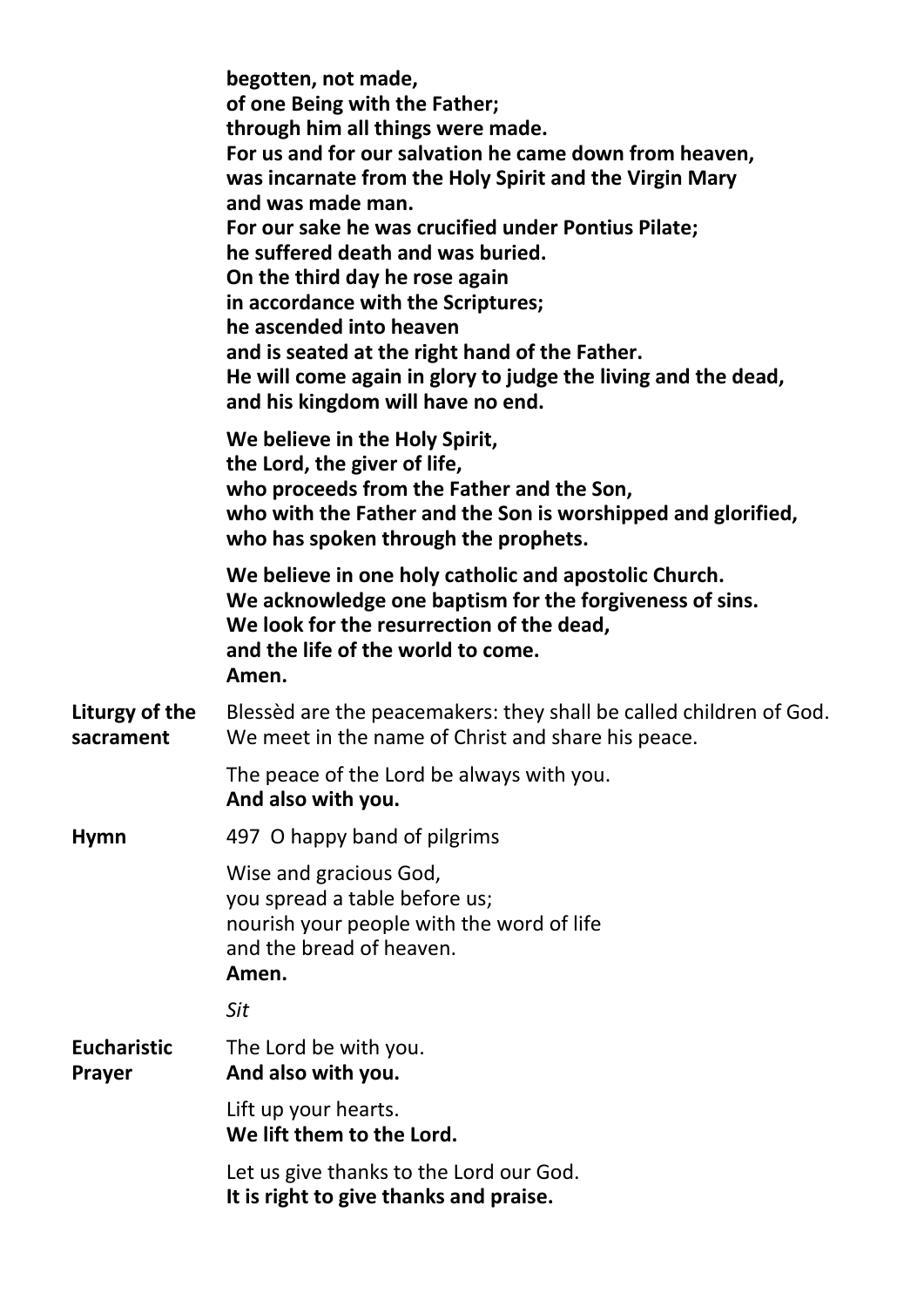|                             | It is indeed right,<br>it is our duty and our joy,<br>at all times and in all places<br>to give you thanks and praise,<br>holy Father, heavenly King,<br>almighty and eternal God,<br>through Jesus Christ your Son our Lord.    |
|-----------------------------|----------------------------------------------------------------------------------------------------------------------------------------------------------------------------------------------------------------------------------|
|                             | For he is your living Word;<br>through him you have created all things from the beginning,<br>and formed us in your own image.                                                                                                   |
|                             | Through him you have freed us from the slavery of sin,<br>giving him to be born of a woman and to die upon the cross;<br>you raised him from the dead<br>and exalted him to your right hand on high.                             |
|                             | Through him you have sent upon us<br>your holy and life-giving Spirit,<br>and made us a people for your own possession.                                                                                                          |
|                             | Therefore with angels and archangels,<br>and with all the company of heaven,<br>we proclaim your great and glorious name,<br>for ever praising you and singing:                                                                  |
| <b>Sanctus</b><br>(sung)    | Holy, holy, holy Lord,<br>God of power and God of might,<br>heaven and earth are full of your glory.<br>Hosanna in the highest;<br>hosanna, hosanna, hosanna in the highest;<br>hosanna, hosanna, hosanna in the highest.        |
| <b>Benedictus</b><br>(sung) | Blessèd is he, blessèd is he, blessèd is he<br>who comes in the name, he who comes in the name of the Lord.<br>Hosanna in the highest;<br>hosanna, hosanna, hosanna in the highest;<br>hosanna, hosanna, hosanna in the highest. |
|                             | Accept our praises, heavenly Father,<br>through your Son our Saviour Jesus Christ,<br>and as we follow his example and obey his command,<br>grant that by the power of your Holy Spirit<br>these gifts of bread and wine         |
|                             | may be to us his body and his blood;                                                                                                                                                                                             |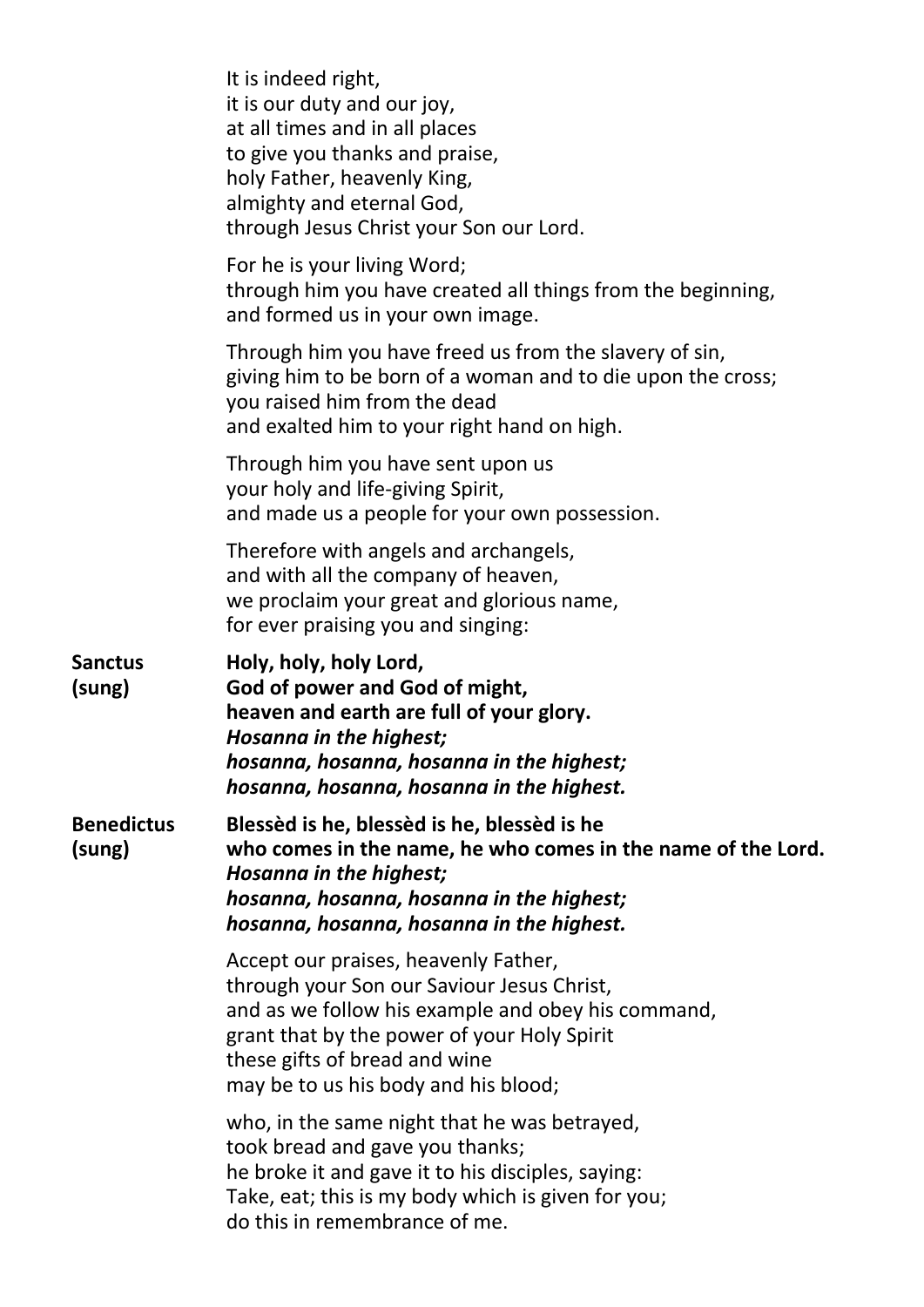

In the same way, after supper he took the cup and gave you thanks; he gave it to them, saying: Drink this, all of you; this is my blood of the new covenant, which is shed for you and for many for the forgiveness of sins. Do this, as often as you drink it, in remembrance of me.



Therefore, heavenly Father, we remember his offering of himself made once for all upon the cross; we proclaim his mighty resurrection and glorious ascension; we look for the coming of your kingdom, and with this bread and this cup we make the memorial of Christ your Son our Lord.

Great is the mystery of faith. **Christ has died; Christ is risen; Christ will come again.**

Accept through him, our great high priest, this our sacrifice of thanks and praise, and as we eat and drink these holy gifts in the presence of your divine majesty, renew us by your Spirit, inspire us with your love and unite us in the body of your Son, Jesus Christ our Lord.

Through him, and with him, and in him, in the unity of the Holy Spirit, with all who stand before you in earth and heaven, we worship you, Father almighty, in songs of everlasting praise: **Blessing and honour and glory and power be yours for ever and ever. Amen.**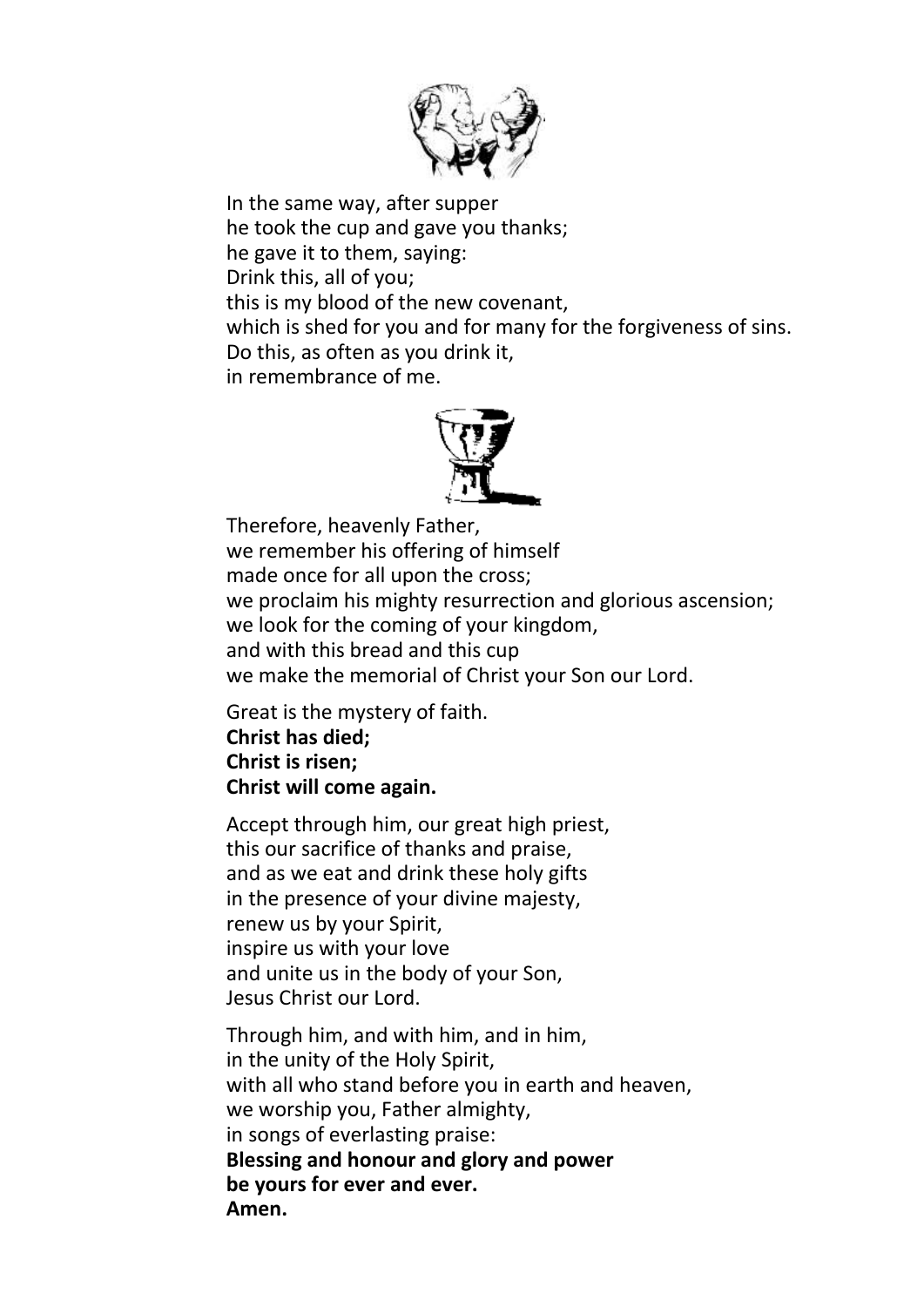| The Lord's<br><b>Prayer</b>     | As our Saviour taught us, so we pray:<br>Our Father in heaven,<br>hallowed be your name,<br>your kingdom come,<br>your will be done,<br>on earth as in heaven.<br>Give us today our daily bread.<br><b>Forgive us our sins</b><br>as we forgive those who sin against us.<br>Lead us not into temptation<br>but deliver us from evil.<br>For the kingdom, the power<br>and the glory are yours,<br>now and for ever.<br>Amen. |
|---------------------------------|-------------------------------------------------------------------------------------------------------------------------------------------------------------------------------------------------------------------------------------------------------------------------------------------------------------------------------------------------------------------------------------------------------------------------------|
| <b>Breaking of</b><br>the Bread | We break this bread to share in the body of Christ.<br>Though we are many, we are one body,<br>because we all share in one bread.                                                                                                                                                                                                                                                                                             |
| <b>Agnus Dei</b><br>(sung)      | Jesus, Lamb of God, Jesus, Lamb of God,<br>you take away the sins of the world:<br>have mercy on us.                                                                                                                                                                                                                                                                                                                          |
|                                 | Jesus, Lamb of God, Jesus, Lamb of God,<br>you take away the sins of the world:<br>have mercy on us.                                                                                                                                                                                                                                                                                                                          |
|                                 | Jesus, Lamb of God, Jesus, Lamb of God,<br>you take away the sins of the world:<br>grant us your peace, grant us your peace.                                                                                                                                                                                                                                                                                                  |
| Giving of<br><b>Communion</b>   | Draw near with faith.<br>Receive the body of our Lord Jesus Christ<br>which he gave for you,<br>and his blood which he shed for you.<br>Eat and drink in remembrance that he died for you,<br>and feed on him in your hearts<br>by faith with thanksgiving.                                                                                                                                                                   |
|                                 | Those who wish may now receive wine as well as bread                                                                                                                                                                                                                                                                                                                                                                          |
| Post-<br>Communion<br>prayers   | Eternal Father,<br>we thank you for nourishing us<br>with these heavenly gifts:<br>may our communion strengthen us in faith,<br>build us up in hope,<br>and make us grow in love;<br>for the sake of Jesus Christ our Lord.<br>Amen.                                                                                                                                                                                          |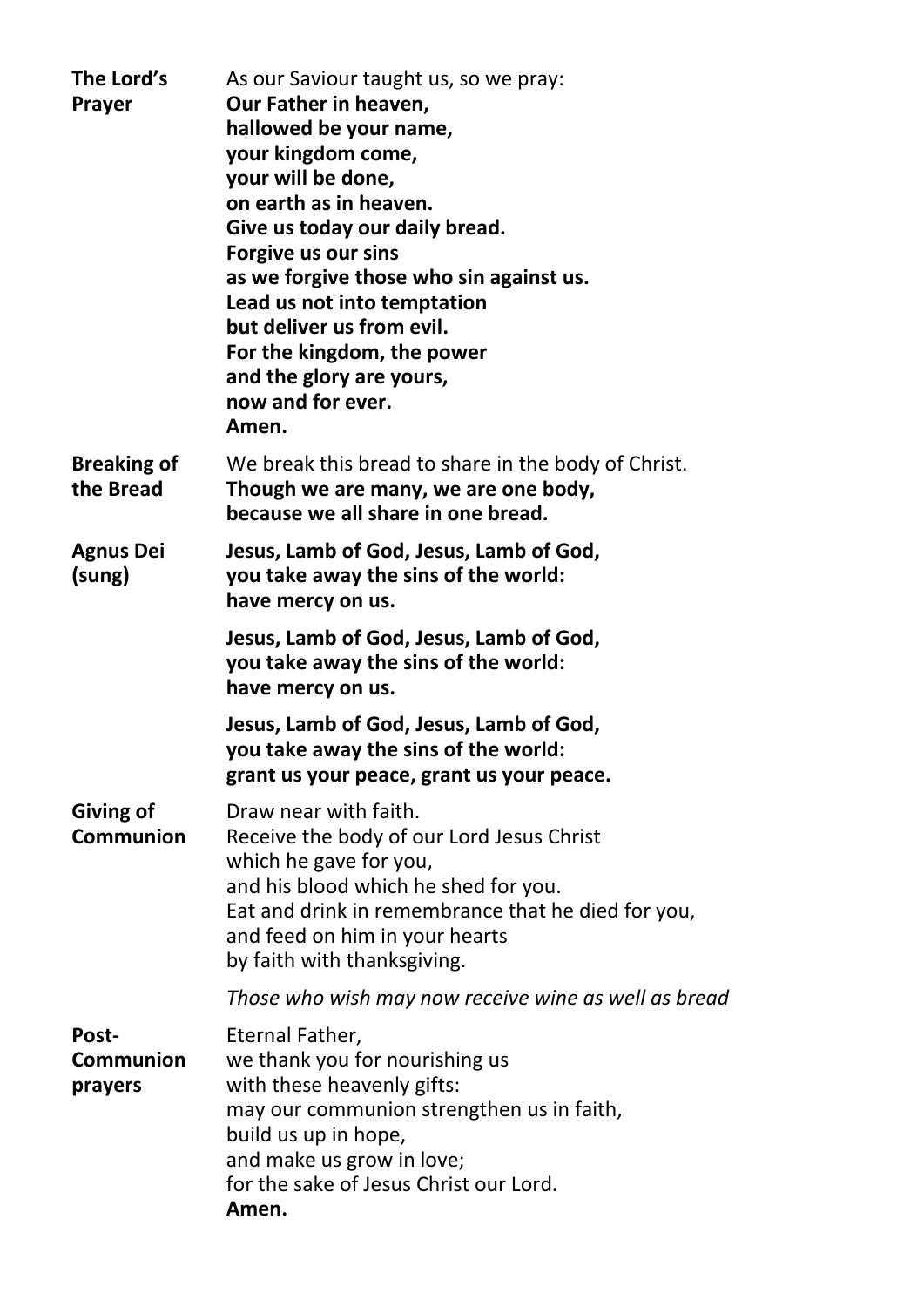|                      | Father of all,<br>we give you thanks and praise,<br>that when we were still far off<br>you met us in your Son and brought us home.<br>Dying and living, he declared your love,<br>gave us grace, and opened the gate of glory.<br>May we who share Christ's body live his risen life;<br>we who drink his cup bring life to others;<br>we whom the Spirit lights give light to the world.<br>Keep us firm in the hope you have set before us,<br>so we and all your children shall be free,<br>and the whole earth live to praise your name;<br>through Christ our Lord.<br>Amen. |
|----------------------|-----------------------------------------------------------------------------------------------------------------------------------------------------------------------------------------------------------------------------------------------------------------------------------------------------------------------------------------------------------------------------------------------------------------------------------------------------------------------------------------------------------------------------------------------------------------------------------|
|                      | <b>Stand</b>                                                                                                                                                                                                                                                                                                                                                                                                                                                                                                                                                                      |
| <b>Hymn</b>          | 408 Lord, enthroned in heavenly splendour                                                                                                                                                                                                                                                                                                                                                                                                                                                                                                                                         |
| <b>Blessing</b>      | God the Holy Trinity make you strong in faith and love,<br>defend you on every side,<br>and guide you in truth and peace;<br>and the blessing of the Father, the Son and the Holy Spirit<br>be with you now and remain with you always.<br>Amen.                                                                                                                                                                                                                                                                                                                                  |
|                      | Go in peace to love and serve the Lord.<br>In the name of Christ. Amen.                                                                                                                                                                                                                                                                                                                                                                                                                                                                                                           |
|                      | Refreshments are served at the back of church                                                                                                                                                                                                                                                                                                                                                                                                                                                                                                                                     |
| 5 pm<br>St Matthew's | [BCP] Evensong                                                                                                                                                                                                                                                                                                                                                                                                                                                                                                                                                                    |
| <b>Readings</b>      | Isaiah 65: 1-9; Luke 8: 26-39 [p. 969]<br>See above                                                                                                                                                                                                                                                                                                                                                                                                                                                                                                                               |

# **From Jonathan & Hilary**

Thank you so very much for the warm welcome we have received as we have moved to Winchester and at the joyful institution service on Thursday. We are delighted to be joining the churches of St Matthew and St Paul: we look forward to meeting you all and to joining with you as 'Pilgrims on a journey'.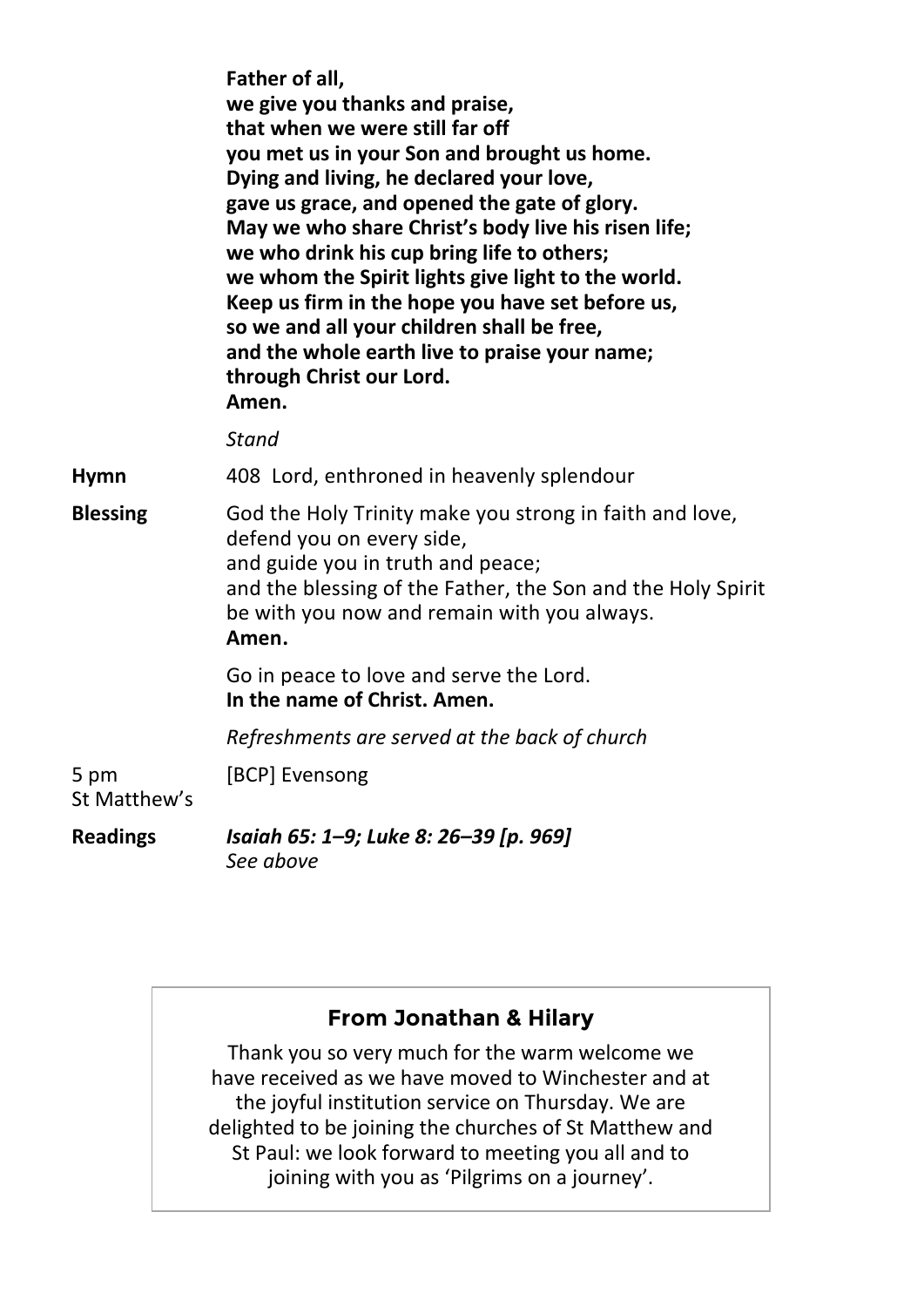# **Midweek service**

Wed, 11 am St Matthew's [BCP] Holy Communion

#### **Services for 26 June**

*Peter and Paul, apostles*

| 9.30 am<br>St Paul's       | Sunday Eucharist (live-streamed)<br>Readings: Acts 12: 1-11; 2 Timothy 4: 6-8, 17-18;<br>Matthew 16: 13-19 [p. 1148] |
|----------------------------|----------------------------------------------------------------------------------------------------------------------|
| $11.15$ am<br>St Matthew's | [BCP] Mattins<br>Readings: Acts 12: 1-11; Matthew 16: 13-19 [p. 1148]                                                |
| 6 pm<br>Cathedral          | Taizé service                                                                                                        |



### **Bring and share welcome lunch**

Please come along to the lunch at St Paul's on Sun 10 July, 12.45 pm, when we'll welcome Jonathan and Hilary Rowe with warm parish hospitality. Particularly if you've never been before, do give this lovely community meal a try! It's important to sign up at the back of church so we can put out the right number of chairs.

# **Coming up**

*Youth club* Today, 5.30–7 pm, for school years 3 to 7. Please join us for lots of games, great food and plenty of fun. If you're planning to attend, do let Mary Copping know if possible (youth@stmatthewstpaul.org, for catering purposes). Otherwise, please do just turn up at St Paul's.

*Carbon Neutrality Open Forum* Winchester City Council's next online Carbon Neutrality Open Forum – on Wed 22 June, 6.30–8 pm – will look at the energy crisis and our impact on climate change, with expert speakers including Stuart Mills on the Winchester Area SuperHomes scheme, Katherine Shadwell from AgilityEco and Dr Charlotte Johnson from the Centre for Sustainable Energy. Book at<https://bit.ly/WCCOpenForum> and submit questions in advance to climateemergency@winchester.gov.uk.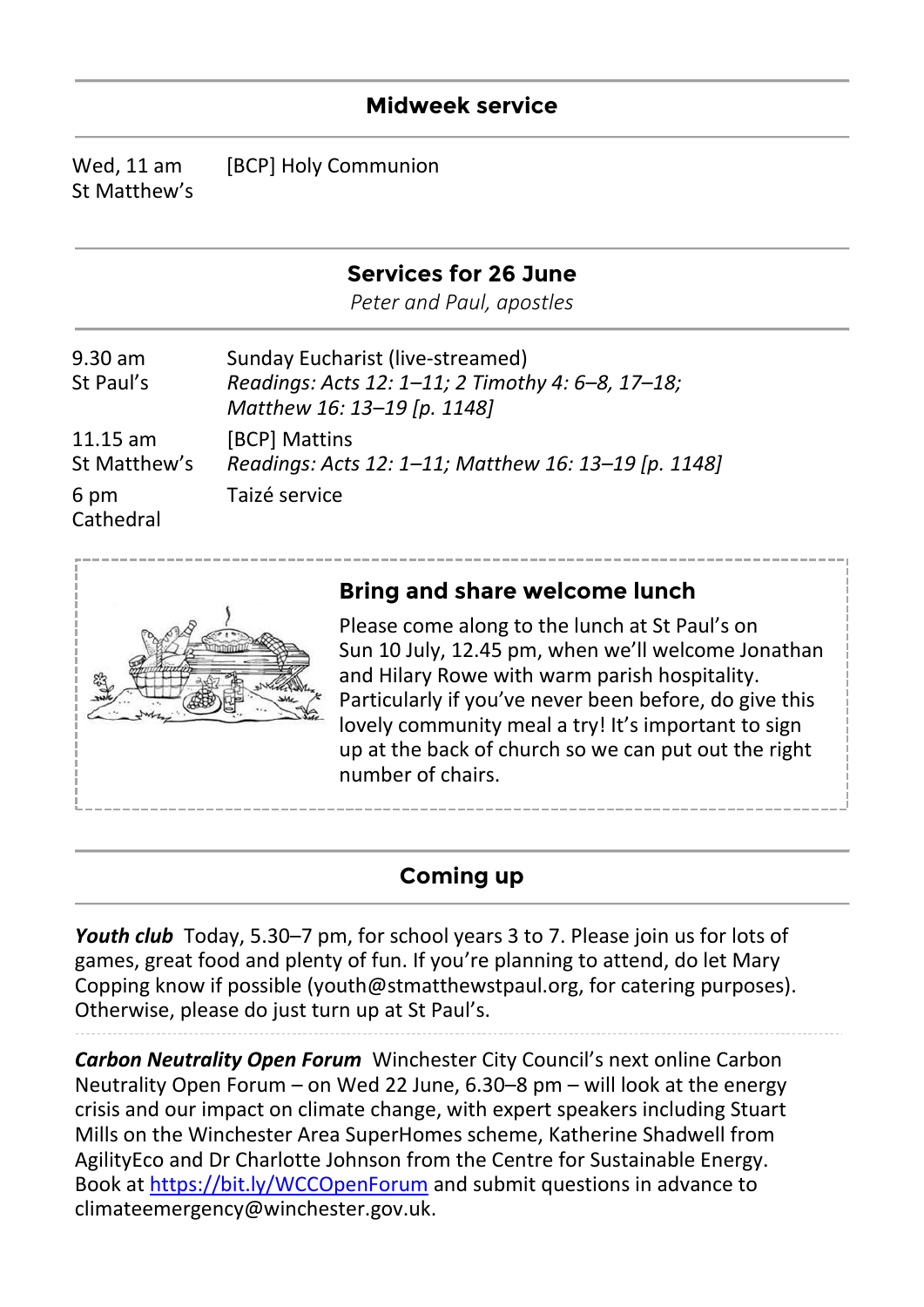*Coffee Pot* pop-up café is open this Friday, 24 June, 10 am–noon at St Paul's, with toddler group parents and carers joining in and a play area set up in church. All ages welcome!

*Green homes fair* hosted by Winchester Action on the Climate Crisis (WinACC) at St Peter's Church Hall, Jewry Street, on Sat 25 June, 11 am–4 pm. Pop in to find out more about heat pumps, see how they work and talk to industry experts. They will also have stalls on home solar and storage and energy advice. Find out more at [https://www.winacc.org.uk/winchester-green-homes-fair/.](https://www.winacc.org.uk/winchester-green-homes-fair/)

*Winchester Chamber Orchestra concert* at St Paul's on Sat 25 June, 7.30 pm, performing Fauré's Masques et Bergamasques, Schumann's 'Spring' Symphony and Saint-Saëns' Cello Concerto No. 1 with soloist Lionel Handy, previously principal cellist of the Academy of St Martin-in-the-Fields. Tickets (£13.20) from [https://www.wegottickets.com/event/533039.](https://www.wegottickets.com/event/533039)

*Children's and youth ideas meeting* at St Paul's on Tues 5 July, 7.30 pm. We are blessed to have children and young people as an integral part of the life of our parish, given to us by God to love and nurture, and they bring special qualities to our services and activities. All in our congregations are invited to this 'evening about the children'. We will summarise what we already do and we'd love you to come with your ideas about how we support and develop our young people in their faith as we look to the future. Jonathan Rowe will be joining us. If you are able to come, please contact Mary Copping, youth@stmatthewstpaul.org, 07921 886016.

*Summer song concert* at St Paul's on Sat 9 July, 7 pm, with the chamber choir Kingsgate Voices performing poetic works by Finzi and Shearing, Stanford's magical 'Bluebird' and 16th-century sacred music by Byrd and Victoria. Tickets £15 from jan.brook@brookfamily.org, 714030.

#### **Notices**

*Magazine round deliverer needed*Could you spare a small amount of time once a month? We have a vacancy for someone to deliver seven parish magazines monthly in the Stockbridge/Elm Roads area. Please contact Katy Palacio, 844878, admin@smatthewstpaul.org.

**Hospital liaison** If you hear of anyone in our church community going into hospital, please let Linda Russell-Smith know on 853584 or waldrons@ntlworld.com. She will ensure they receive a card from us all and let the clergy know.

*Seniors Ministry job*Winchester Baptist Church is seeking a Seniors Ministry Worker to lead work with an existing team of volunteers and develop a vision for its growth in the church and community. Three years' relevant work experience and familiarity with leading teams of volunteers required. Closing date for applications Sun 10 July. Contact churchsec@winbap.org.uk.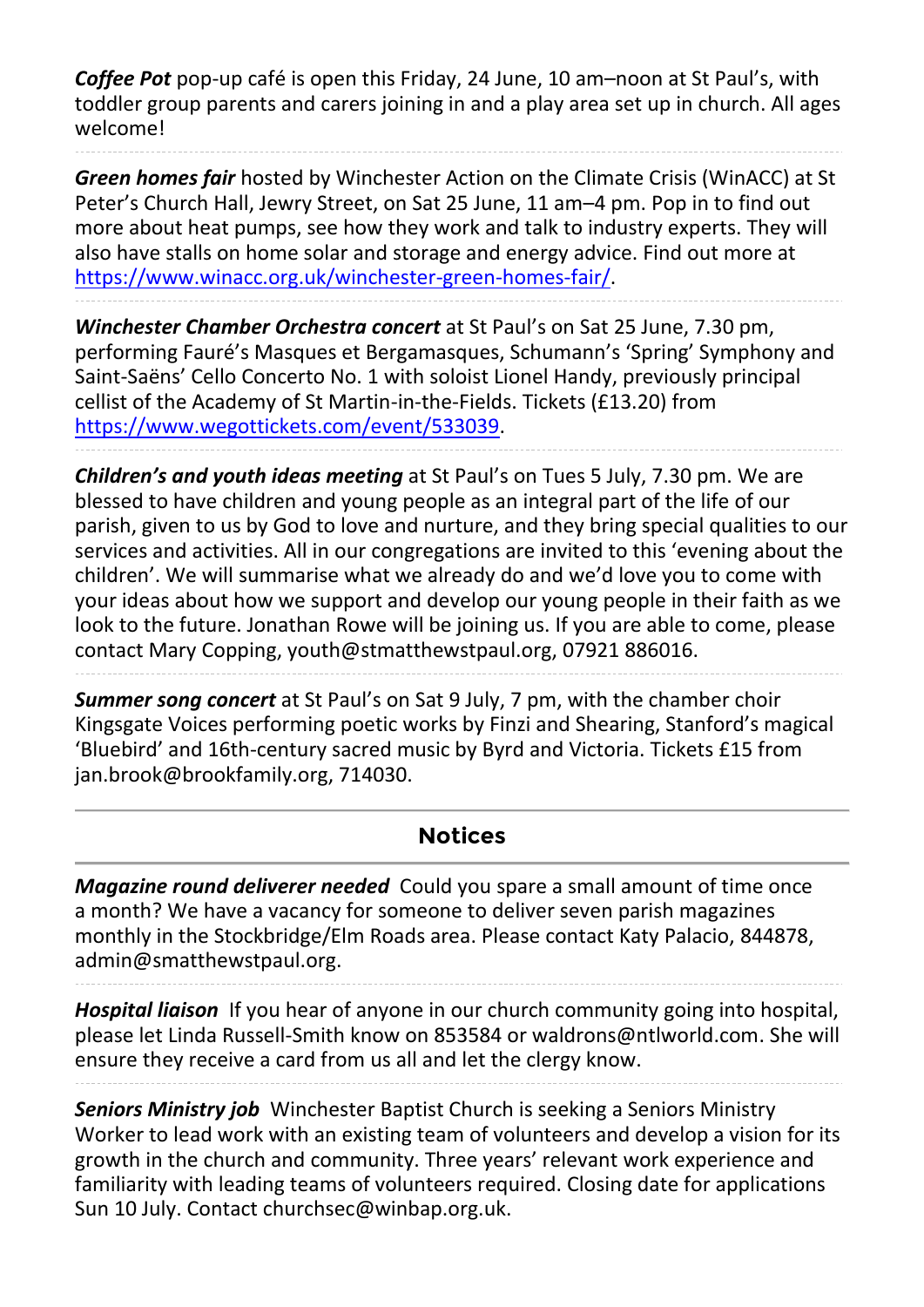*June – our month for harvest gifts for Basics Bank* The Basics Bank has



asked our parish to do its harvest appeal for food in June so it doesn't receive an over-supply at harvest time and too little the rest of the year. There are crates at the back of each church. Items most needed: tinned fish (not tuna), tinned vegetables (not tomatoes or baked beans), cooking sauces (tomato-based, creamy or curry), custard, rice pudding, jelly, jam, marmalade, coffee, UHT milk, squash (not fizzy drinks). Donations must be in date.



*Ukrainian families among us* Barbara and Stuart Dorward are happy to receive any offers of help connected with Ukrainian families. Please contact them on bjmd27@gmail.com. Additionally, there's a small WhatsApp group within the parish where occasional updates and requests for help are posted – if you'd like to join that too please include your phone number.

*Clothes donations – specific!*The Storehouse at Winchester Vineyard and Basics Bank request the following clean, good-quality clothes, particularly needed by new arrivals from Ukraine. Women's and men's T-shirts, casual trousers, summer coats, new underwear and socks. Men's shoes/trainers size 10 & 11. Take to the Storehouse, Unit A, Bar End Industrial Estate SO23 9NP, on Monday, Tuesday or Thursday, 10 am–noon. Or they can be dropped at Basics Bank Bulk Sorting, Gabare House, Winnall Valley Road SO23 0LD, Tuesday or Friday, 9 am–3 pm.